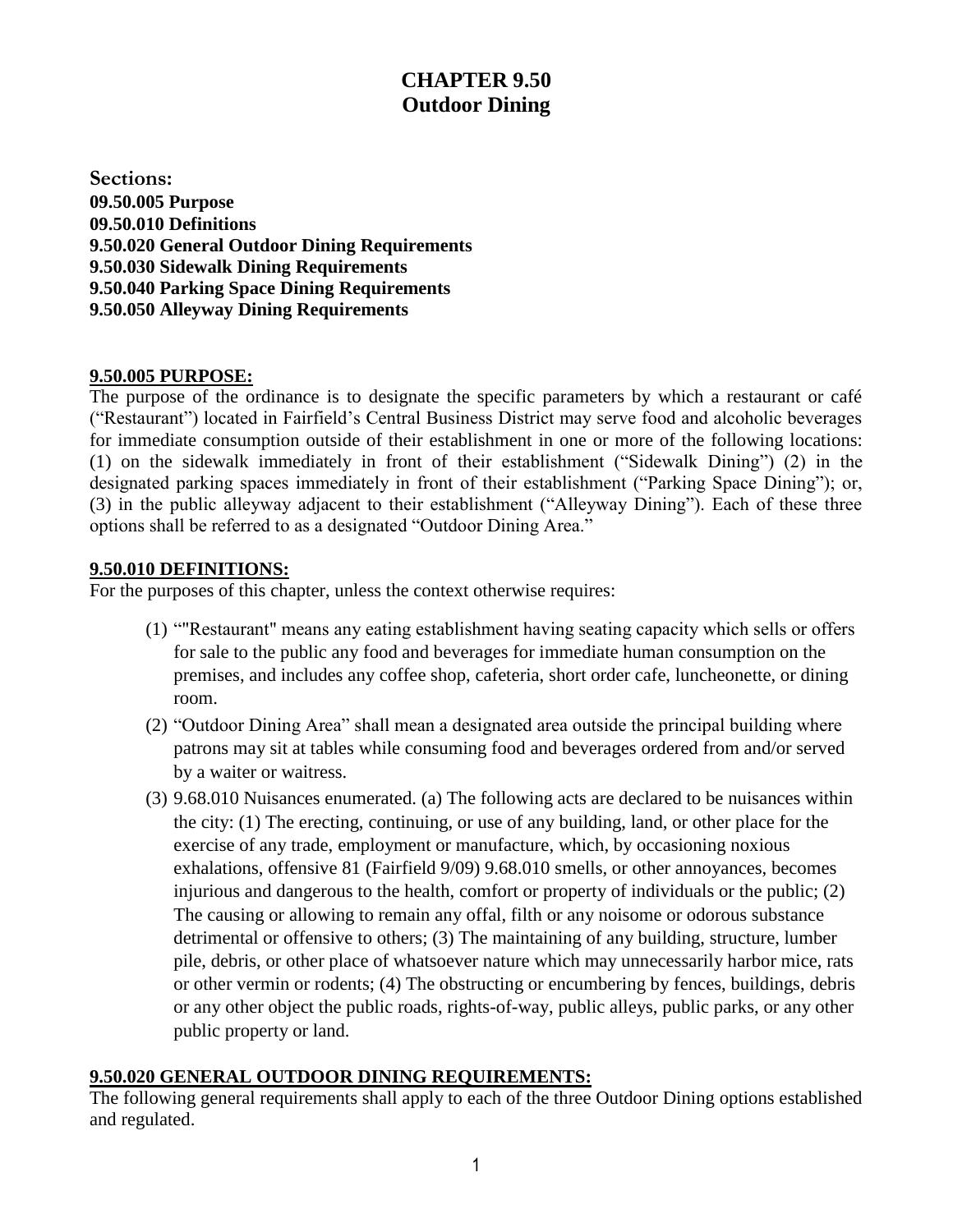- a. The Outdoor Dining Area contains tables, chairs, or benches, railings, planters or fencing, outdoor heating, umbrellas, as applicable, as referenced in the City's adopted Outdoor Dining Design Guidelines; and, if the establishment serves alcohol, the area must be enclosed by a railing (to meet State of Iowa Liquor Control confined/limited access area expectation) as defined by the City's adopted Outdoor Dining Design Guidelines.
- b. The Outdoor Dining area shall not encompass nor interfere with any public service facility, such as a telephone pole, light post, traffic signal, tree, planter, mailbox, or bench located on a sidewalk or public property. An Outdoor Dining area may be designed in such a way to incorporate a light post or street tree as these are numerous and permanent fixtures of the streetscape. Any design that incorporates a light post or street tree is subject to review by the City.
- c. Outdoor Dining Areas shall remain clear of litter, food scraps, and soiled dishes, so as not to create a nuisance. Garbage and trash receptacles shall be moved indoors each evening.
- d. Outdoor Dining areas must comply with the requirements of the Iowa Food Code.
- e. Operation of an Outdoor Dining area shall not adversely impact adjacent or nearby properties and shall be in accordance with all applicable codes and regulations.
- f. In accordance with Iowa Code 142D: The Smokefree Air Act, smoking shall not be permitted in Outdoor Dining areas.
- g. Alcoholic beverages to be served at Outdoor Dining area shall be prepared within the Restaurant and shall not be served prior to 11:00 A.M.
- h. The Restaurant shall take all necessary action to procure the appropriate license or permit to serve alcoholic beverages at the Outdoor Dining area and shall comply with all other laws and regulations concerning the serving of alcoholic beverages in the State of Iowa. Railing or Fence consistent with the City's adopted Outdoor Dining Design Guidelines is mandatory for such area.
- i. All food to be served at an Outdoor Dining Area shall be prepared within the Restaurant unless approved by the Fairfield City Council as part of a special event application request.
- j. The Restaurant shall not serve food or beverages to a patron at the Outdoor Dining area unless that patron is seated at a table.
- k. No animals are permitted in dining area with exception of service animals.
- l. Outdoor dining areas must be free from open flames. Enclosed propone heat lamps are exempted.
- m. The maintenance of an Outdoor Dining area shall be the responsibility of the Restaurant, including but not limited to, surface treatment and cleaning, litter control, sweeping, and snow and ice removal. The sidewalk and public property shall be kept neat and clean at all times and free from any substance that may cause damage to the sidewalk or public property or cause pedestrian injury. The contents of an Outdoor Dining area shall be reasonably secured to prevent damage to property or pedestrians during periods of high winds.
- n. The Restaurant shall assume full responsibility for damage to public property caused by the placement and operation of an Outdoor Dining area. The Restaurant shall also repair any damage to public property at its own expense in a timely manner, including but not limited to, damages to the public right away due to the placement of any anchored fencing.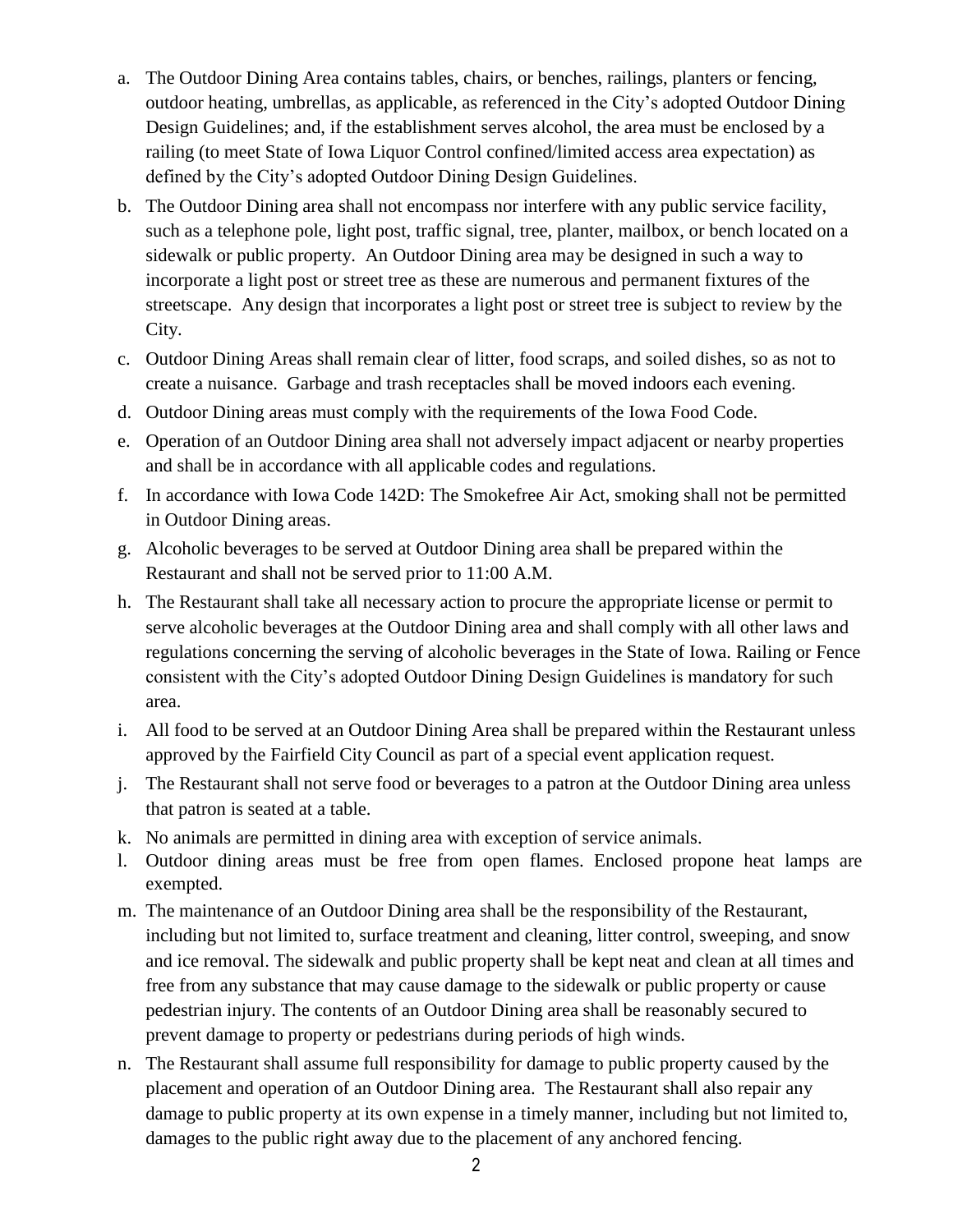- o. The Restaurant shall hold the City of Fairfield harmless for any damage to Outdoor Dining area contents or structures.
- p. Prior to serving food and/or beverages at an Outdoor Dining area, the Restaurant must apply for and receive a permit from the city administrator to operate such Outdoor Dining area.
- q. Each permit application for an Outdoor Dining area shall be accompanied by (i) a diagram/sketch of how the Outdoor Dining area will be laid out, and (ii) a certificate of insurance for general liability insurance in an amount no less than \$1,000,000 per occurrence, naming the City of Fairfield as an additional insured. Restaurants serving alcohol shall also provide a certificate of insurance for liquor liability naming the City of Fairfield as an additional insured.
- r. The city administrator, or designee, shall either grant or deny the application within thirty days of the application being filed. If the application is granted, the city will provide a temporary right of way easement.
- s. In the event of a Restaurant's non-compliance with the terms of this Ordinance, the City of Fairfield may cancel the Restaurant's Outdoor Dining permit; within seven days of receiving written notice of such cancellation, the Restaurant shall clear the Outdoor Dining area of all contents and structures. Grounds for termination of temporary easement shall include, but not be limited to, repeated violations of state and liquor control laws, violations of the temporary easement agreement, creating a safety hazard, health hazard or public nuisance, and/or not maintaining Outdoor Dining area to standards of original application.
- t. In the event there is a change in ownership for a Restaurant, Outdoor Dining permits are nontransferrable and a new application shall be submitted by the new owner.
- u. Outdoor dining establishments may be inspected for compliance at any time.
- v. Design, aesthetics, and appearance of outdoor dining areas must follow Fairfield's Outdoor Dining Design Guidelines. (Available through Fairfield City Planning Office)

## **9.50.030 SIDEWALK DINING REQUIREMENTS:**

In addition to the above General Outdoor Dining Requirements, the following shall apply to Sidewalk Dining:

- a. **Permitted Area:** A sidewalk cafe must be arranged in a manner that leaves an unobstructed and continuous walkway of a minimum of four feet on the existing public sidewalk. For a distance of no more than two feet, the width of the required walkway may be reduced to three feet, if this reduction in width is caused by a permanent publicly owned installation such as a utility/light pole, sign pole, parking meter, fire hydrant, or street tree. The minimum four foot pathway may not exceed a 2% cross slope as required by ADA guidelines.
- b. **Hours of Operation:** Sidewalk Dining shall be allowed to operate during the hours of 6:00 a.m. until 1:00 a.m., Monday through Saturday (Saturday defined as 1:00 a.m. Sunday morning), and Sunday during the hours of 8:00 a.m. until 10:00 p.m. Monday through Saturday sales and service shall cease by 12:30 a.m. and all areas shall be vacated by 1:00 a.m. Sunday sales and service shall cease by 9:30 p.m. and all areas shall be vacated by 10:00 p.m.
- c. **Permits:** Annual permits are issued for a \$50 fee.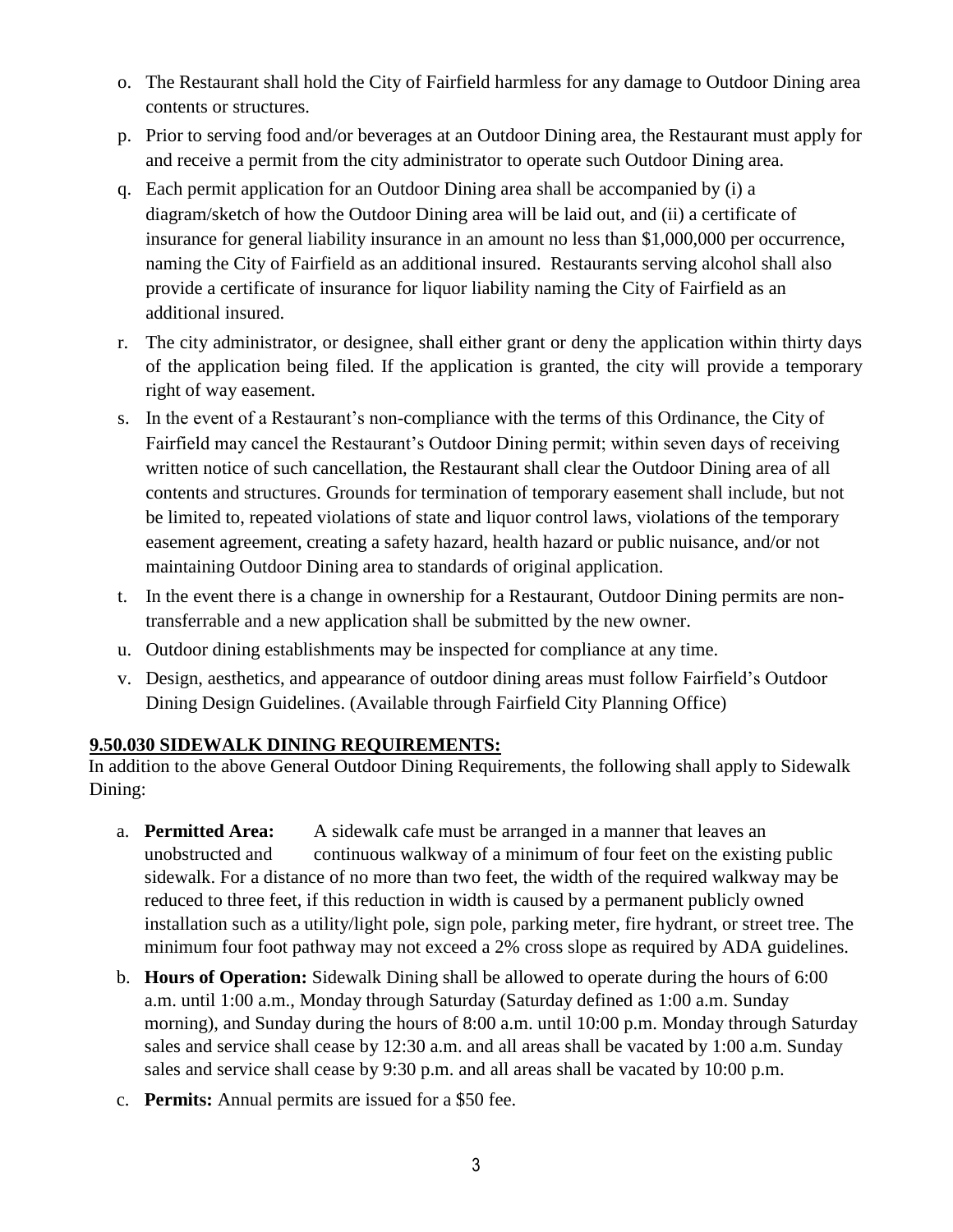#### **9.50.040 PARKING SPACE DINING REQUIREMENTS:**

In addition to the above General Outdoor Dining Requirements, the following shall apply to Parking Space Dining:

- a. **Dining Platform:** For Parking Space Dining, a Dining Platform must be constructed and installed by the Restaurant.
	- 1) Allowed parking space dining areas are limited to North Main and North Court from Burlington to Briggs and Broadway Avenue from North 2nd Street to North B Street.
	- 2) The Dining Platform can only be accessed from the sidewalk.
	- 3) The Restaurant shall provide table service in the Dining Platform.
	- 4) No animals are permitted in dining area with exception of service animals.
	- 5) A Restaurant may utilize no more than two public parking spaces with its Dining Platform and shall not restrict ease of use in adjacent parking spaces. The parking spaces utilized must be immediately in front of the Restaurant.
	- 6) The dimensions of the Dining Platform shall not exceed 13' in width (along the curb) and 12' in depth (from the curb into the parking spaces) and may overlap the sidewalk no more than two (2) feet, while still maintaining a minimum 5 foot wide clear path for public right of way. This five foot pathway must be clear of all permanent fixtures such as light poles, benches, and bike racks. The 5 foot pathway may not exceed a 2% cross slope as required by ADA guidelines. If adjacent to an existing parking space, the platform must leave a 3' buffer to the edge of the parking line and wheel stops must be placed between the platform and adjacent parking space.
	- 7) The Dining Platform must not be more than 1' above the sidewalk level, must incorporate sturdy side railings, and must comply with the requirements of the American Disabilities Act.
	- 8) Dining Platforms are to only be located in the nearest parking spaces abutting the sidewalk in front of the permitted Restaurant, unless there are two Dining Platforms located in close proximity that are requested by the city administrator to be located adjacent to each other. This would be done to maximize parking and eliminate the need for a car to park between two Dining Platforms.
	- 9) No more than three (3) Dining Platforms shall be permitted to be installed within a linear city block.
	- 10)City officials will inspect Dining Platforms for dimensions, materials, and aesthetics, not for structural integrity.
	- 11) Dining Platforms must be constructed in a way to allow storm water to run adjacent to the curb unobstructed.
	- 12) During the off-season, (November 2 April 30) chairs, railings, posts, the Dining Platform structure, planters, table umbrellas, and other items shall be removed (by November 7) and shall be stored off site. It shall be the responsibility of the Restaurant to secure adequate storage of these items.
	- 13) No cords or electrical wires may cross the sidewalk to serve dining platforms.